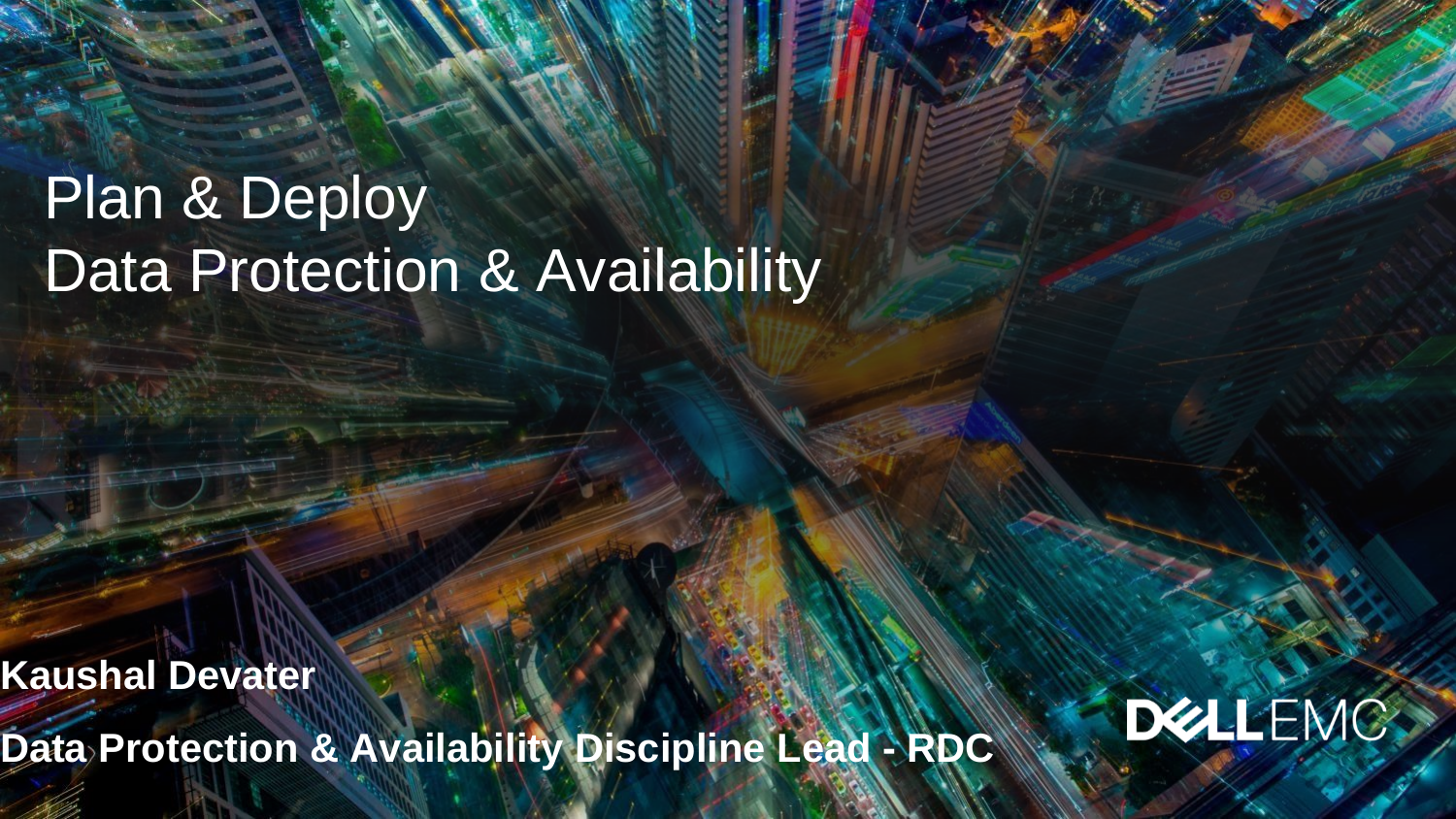### Planning & Deploy – Data Protection & Availability

| <b>Industry</b>           | <b>Typical Data Retention Requirements</b>                         |
|---------------------------|--------------------------------------------------------------------|
| <b>Healthcare</b>         | • Patient lifetime                                                 |
| Pharmaceutical<br>$\bf R$ | $\cdot$ 75 – 100 years for R&D records, applications               |
| Energy                    | • Oil field lifetime<br>•>50 years for subsurface exploration data |
| Government                | $\cdot$ >100 years                                                 |
| Finance                   | • Lifetime of the life insurance policy, plus 6-10 years           |
| Aerospace                 | •>30 years for design records (lifetime of aircraft)               |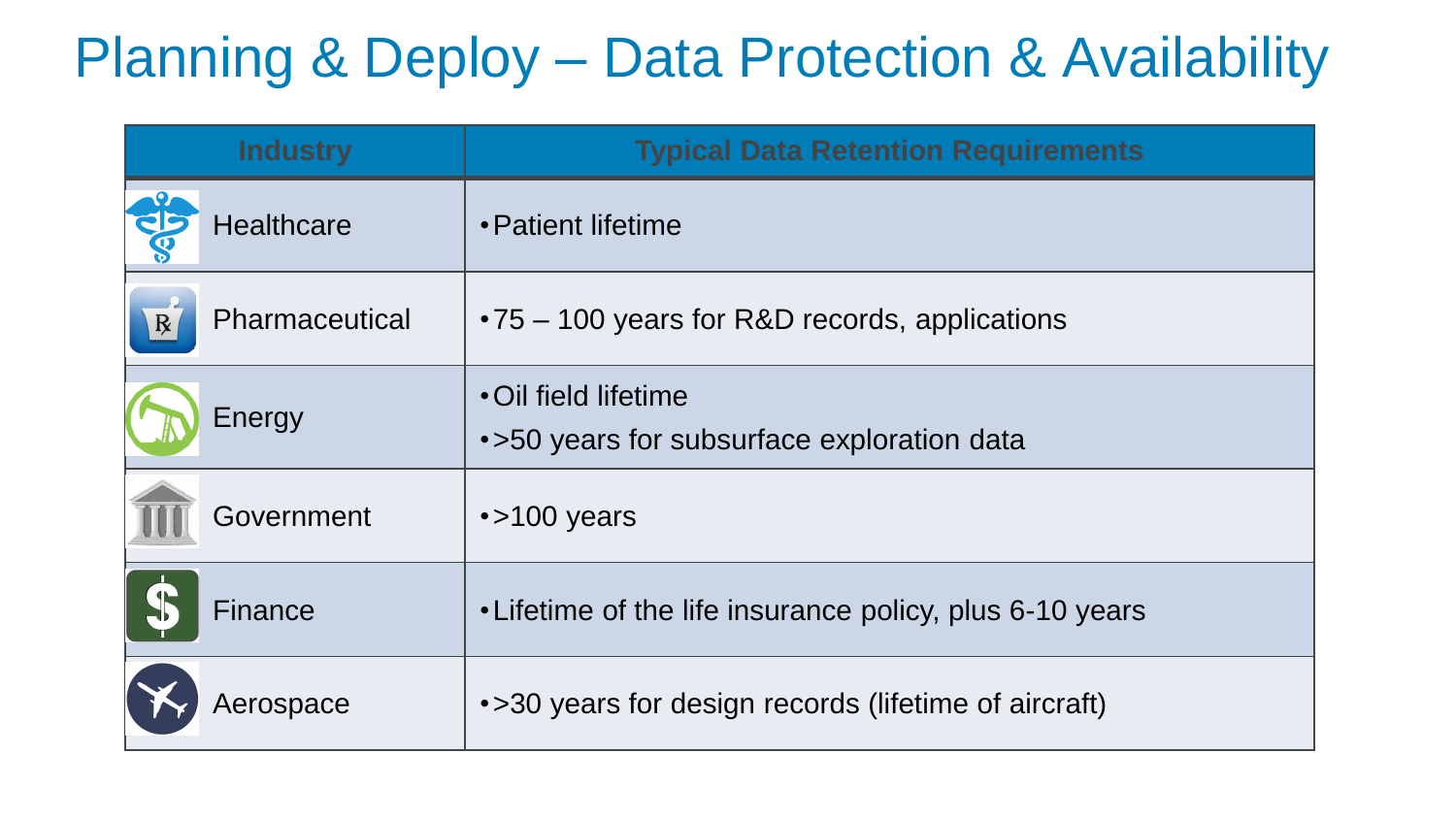# **Impacts of Data Unavailability**

#### **Lost Productivity**

Number of employees impacted x hours of ٠ outage x hourly rate

#### **Damaged Reputation**

- Customers
- Suppliers
- **Financial markets**
- **Banks** ٠
- **Business partners**

#### **Other Expenses**

Temporary employees, equipment rental, overtime costs, extra shipping costs, travel expenses, and so on.

#### **Lost Revenue**

- Direct loss
- Compensatory payments
- Future revenue loss
- **Billing losses**
- Investment losses

#### **Financial Performance**

- Revenue recognition
- Cash flow
- Lost discounts
- Payment guarantees
- Credit rating
- Stock price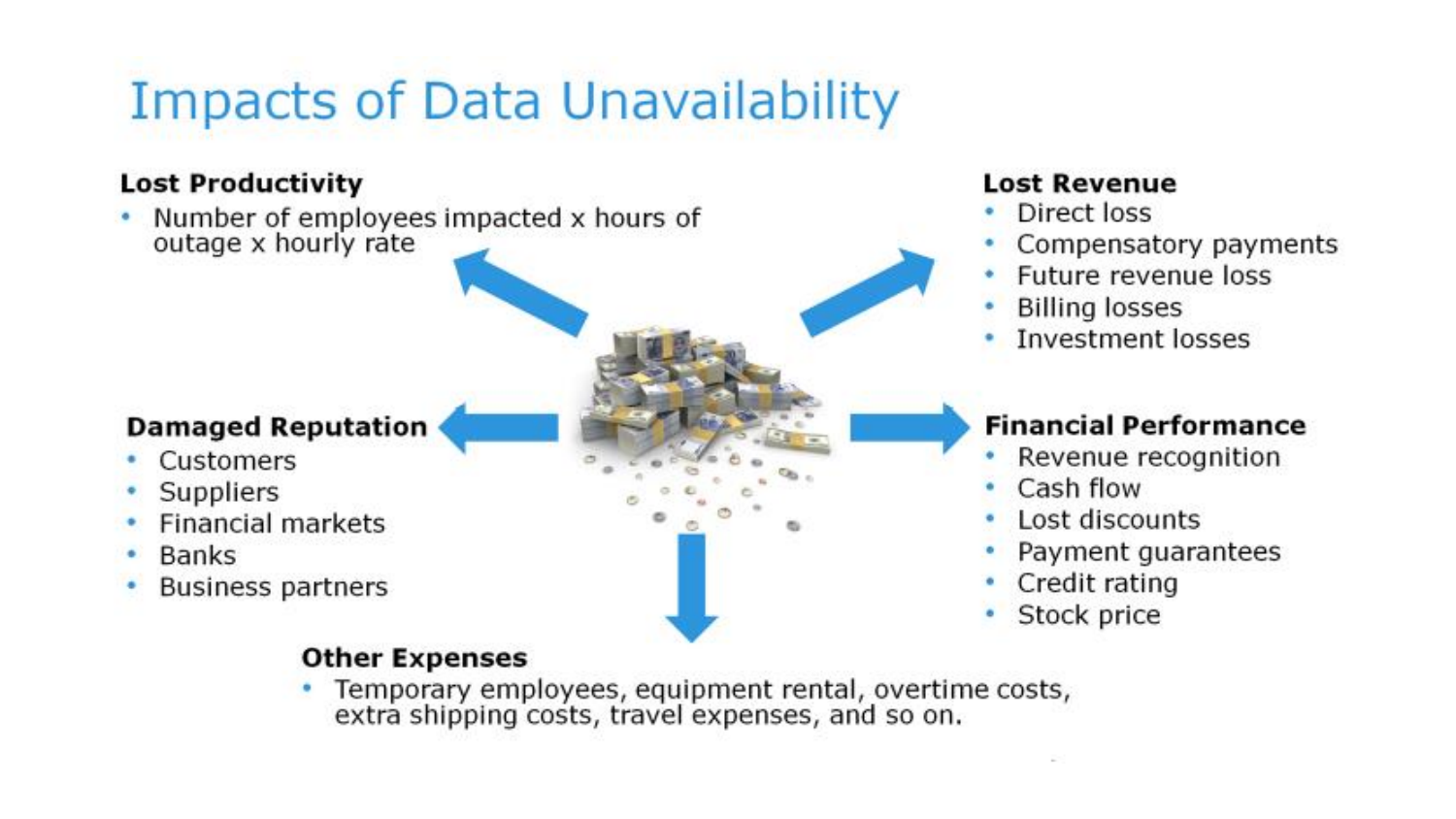### Planning & Deploy – Data Protection & Availability

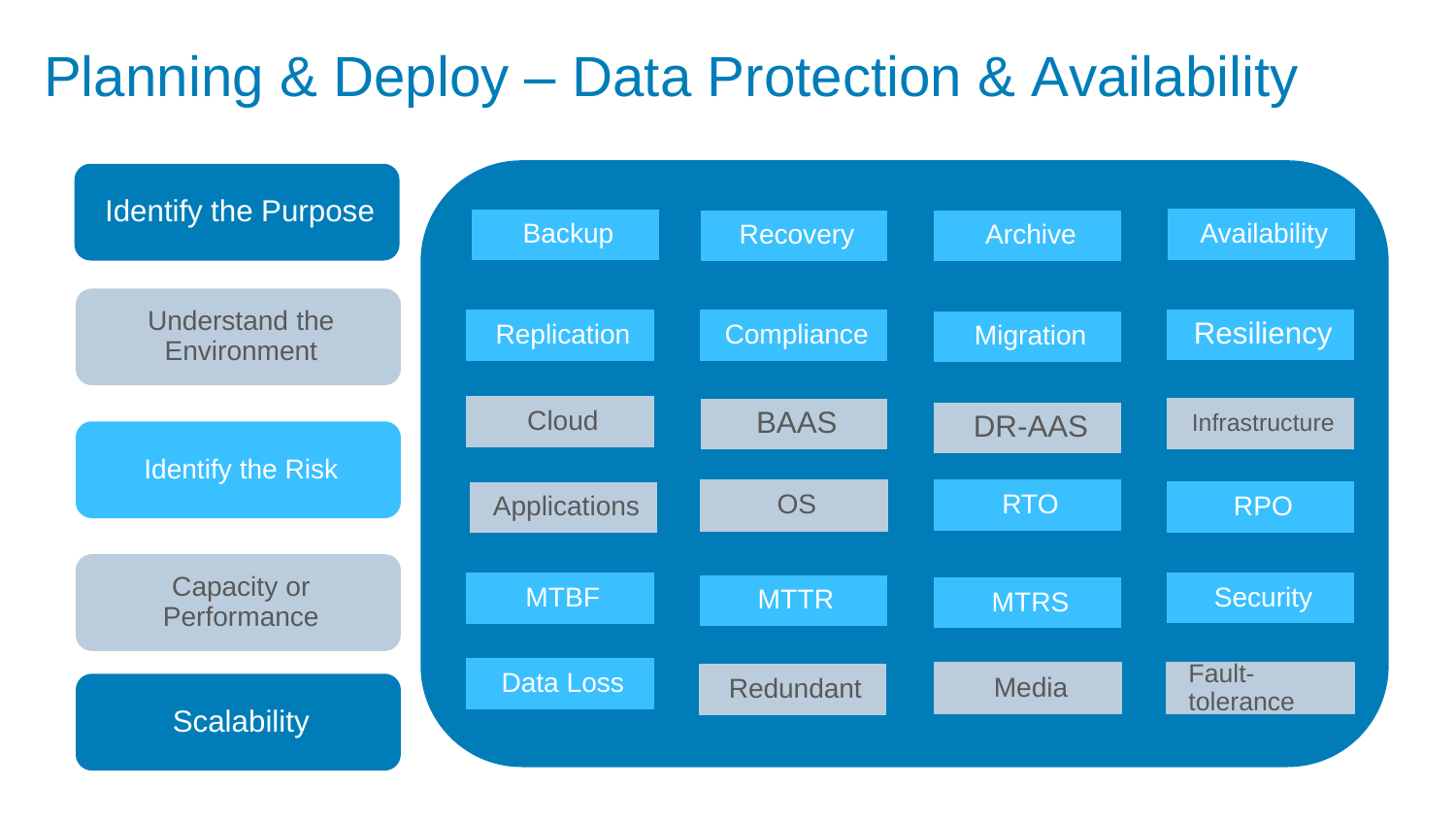#### **Use Case**

**Products Involved: Avamar, NDMP, Data Domain, VMware, Exchange and DPA (Data Protection Advisor).**

**Scope of the project: Avamar Install and Integration with DD , NDMP Integration ,VM Image backups & restores. DPA reporting for Avamar and data domain .**

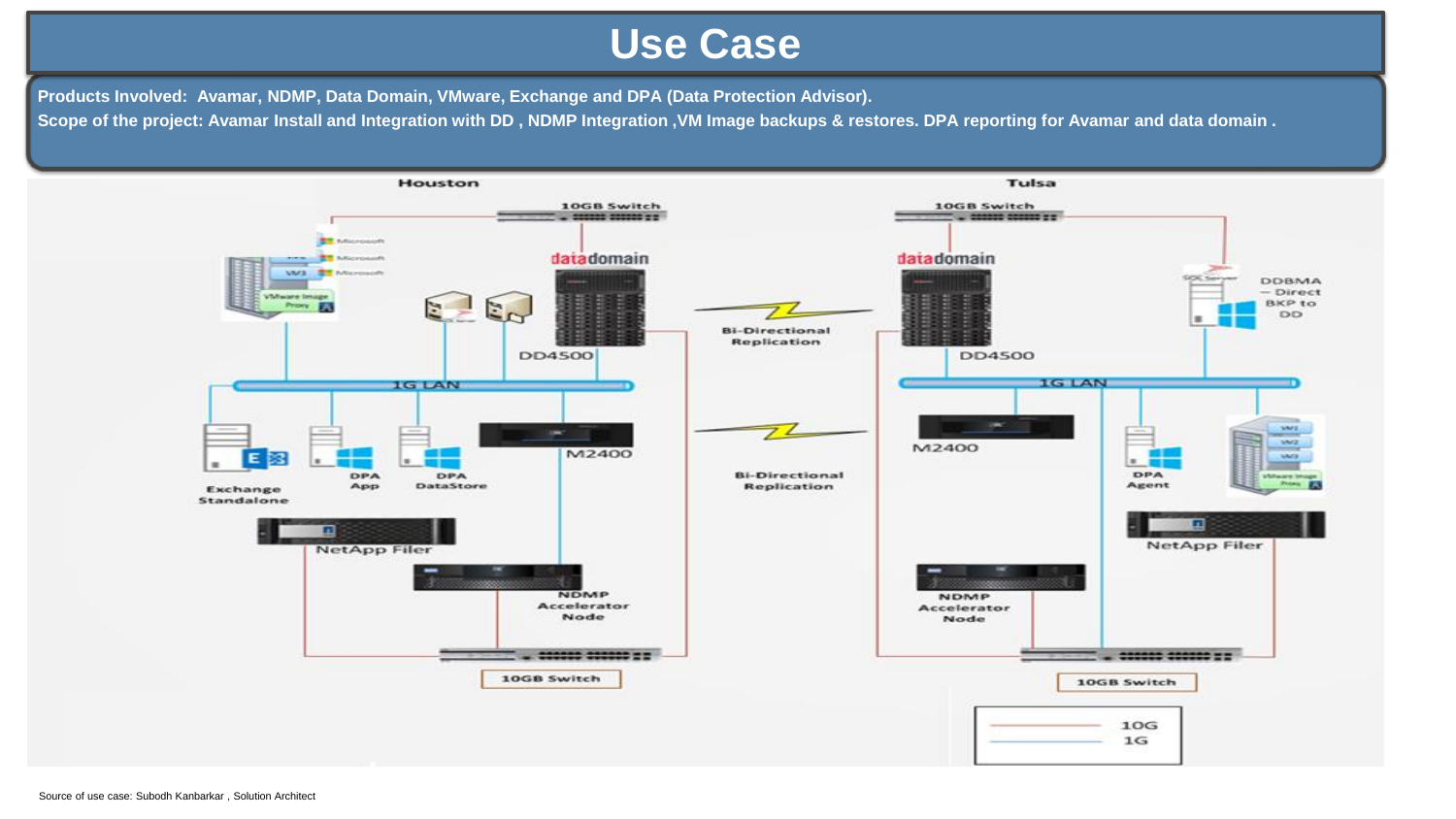#### **Use Case**

**Products Involved: Avamar 7.2 ADS, Avamar Data Migration Enabler, Data Domain 4200s and Avamar Single M2400 nodes. Scope of the project: Migration of existing Avamar clients/data.**



Source of use case: Subodh Kanbarkar , Solution Architect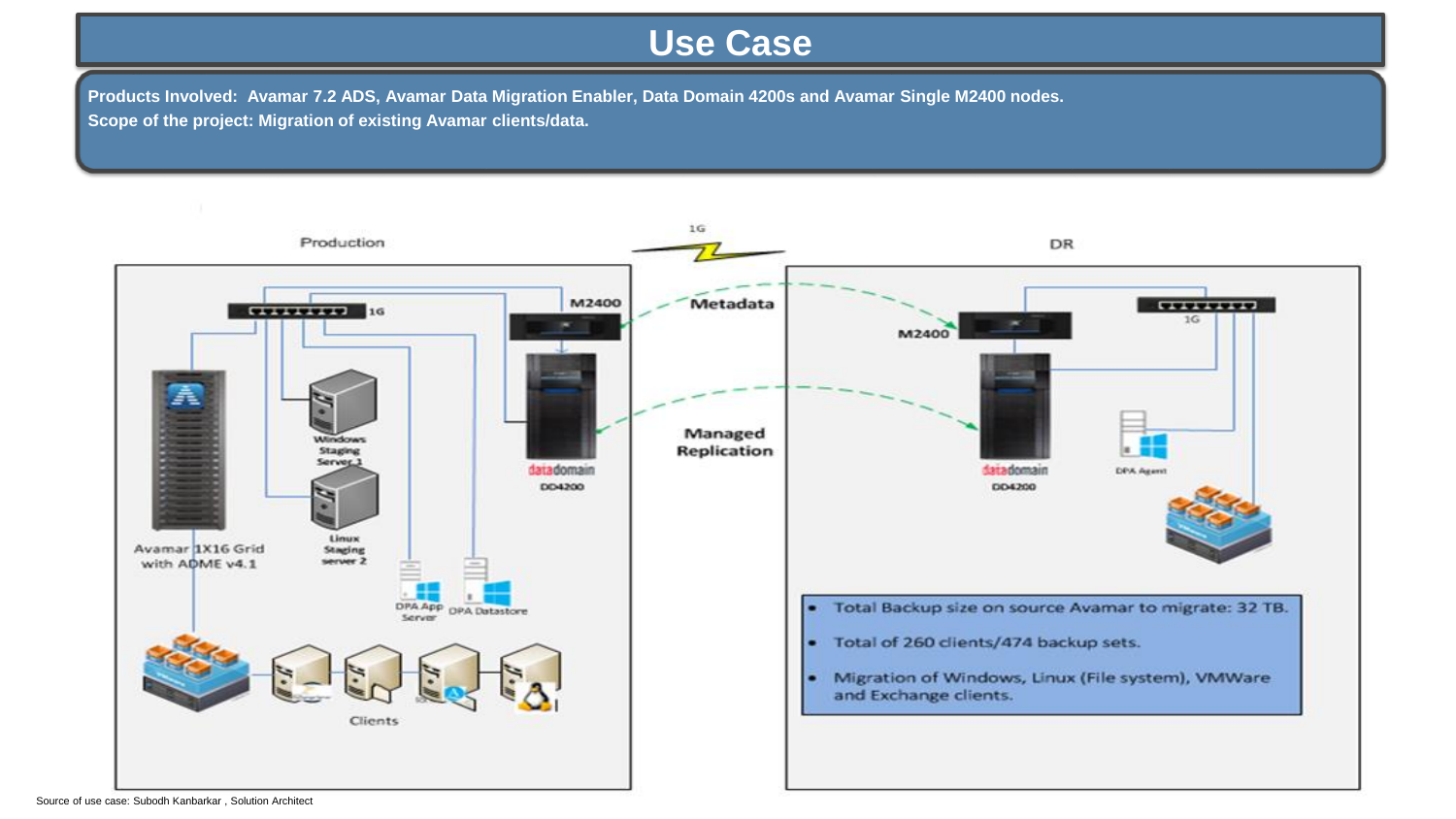### Dell EMC Services

**Capabilities** 

7



**DIRECT AND PARTNER ECOSYSTEM**

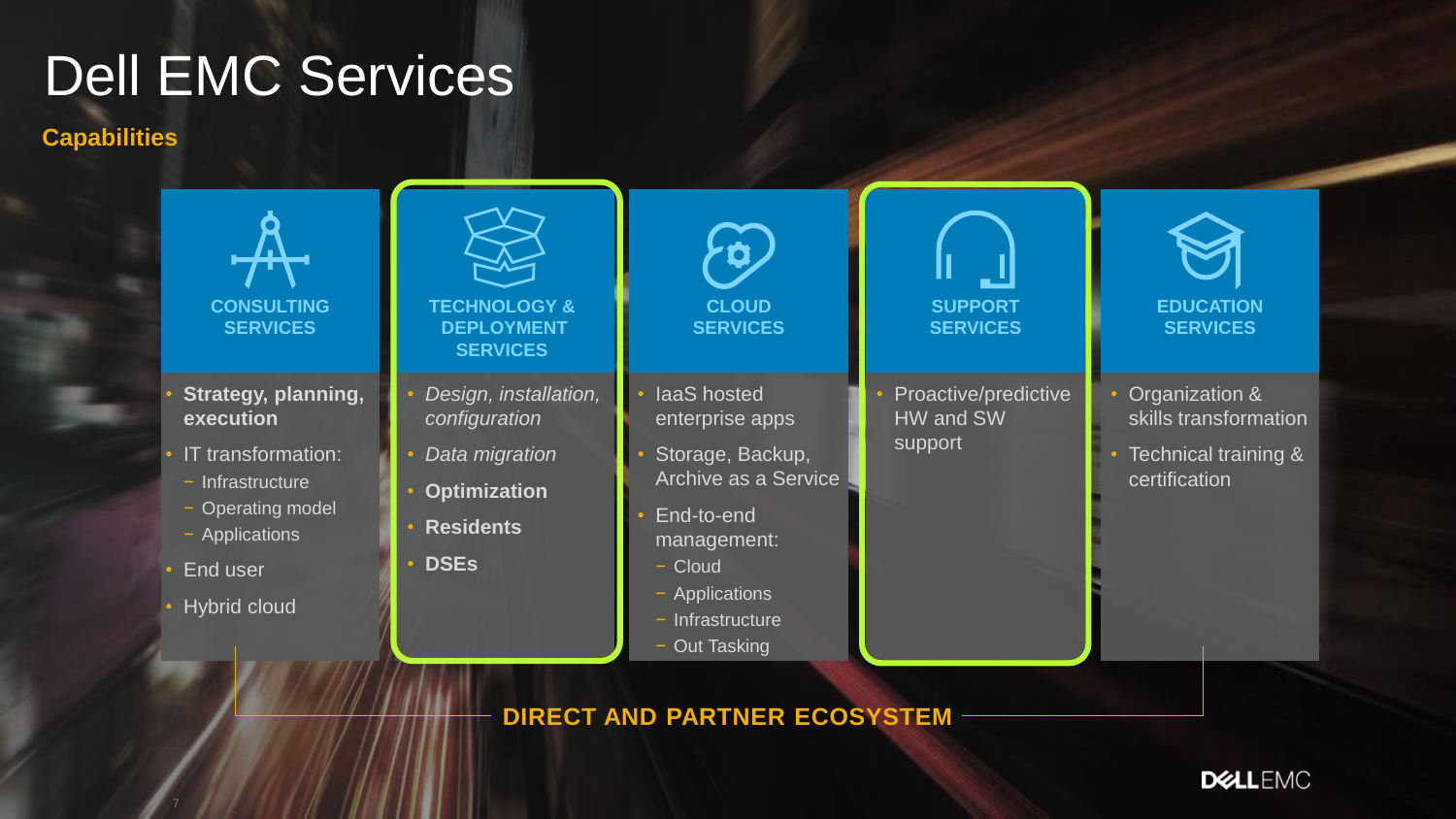# Learn More: Join The Conversation